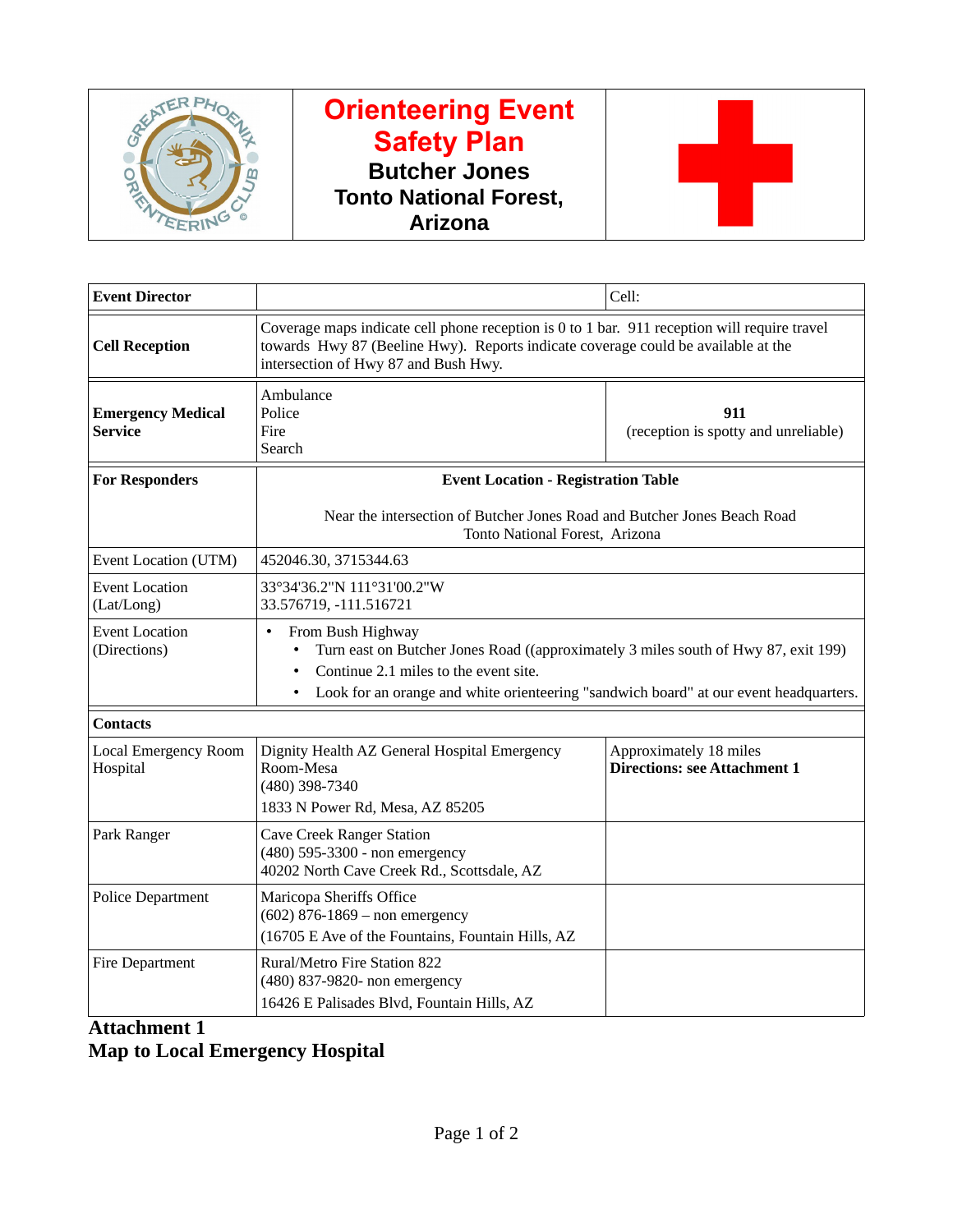

# **Orienteering Event Safety Plan Butcher Jones Tonto National Forest, Arizona**

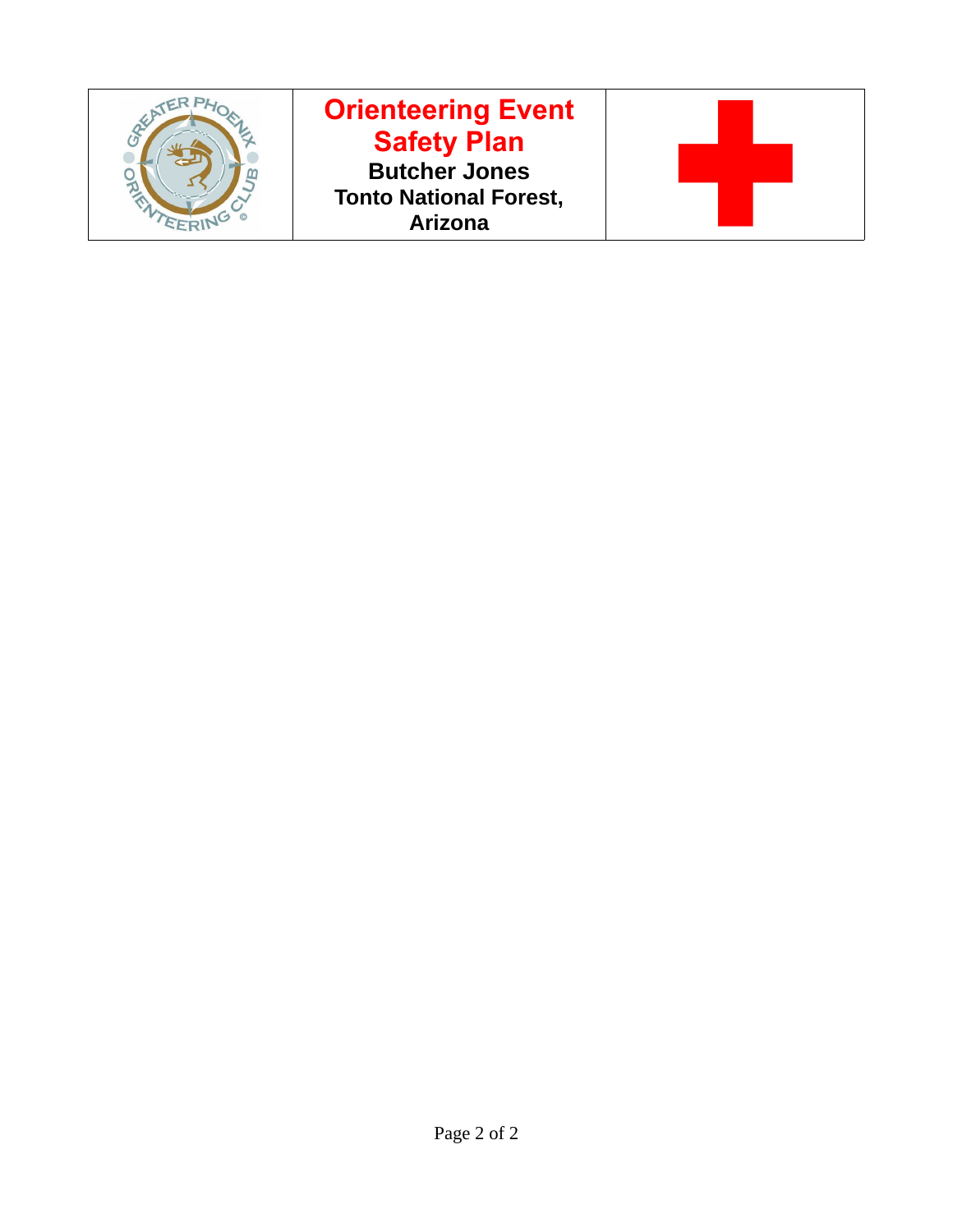#### E Butcher Jones Beach Rd, Fort McDowell, AZ Drive 17.9 miles, 28 min Google Maps 85264 to Dignity Health AZ General Hospital Emergency Room-Mesa



### E Butcher Jones Beach Rd

Fort McDowell, AZ 85264

### Follow E Butcher Jones Beach Rd to N Bush Hwy



C 5. N Bush Hwy turns slightly right and becomes N Power Rd

3.2 mi